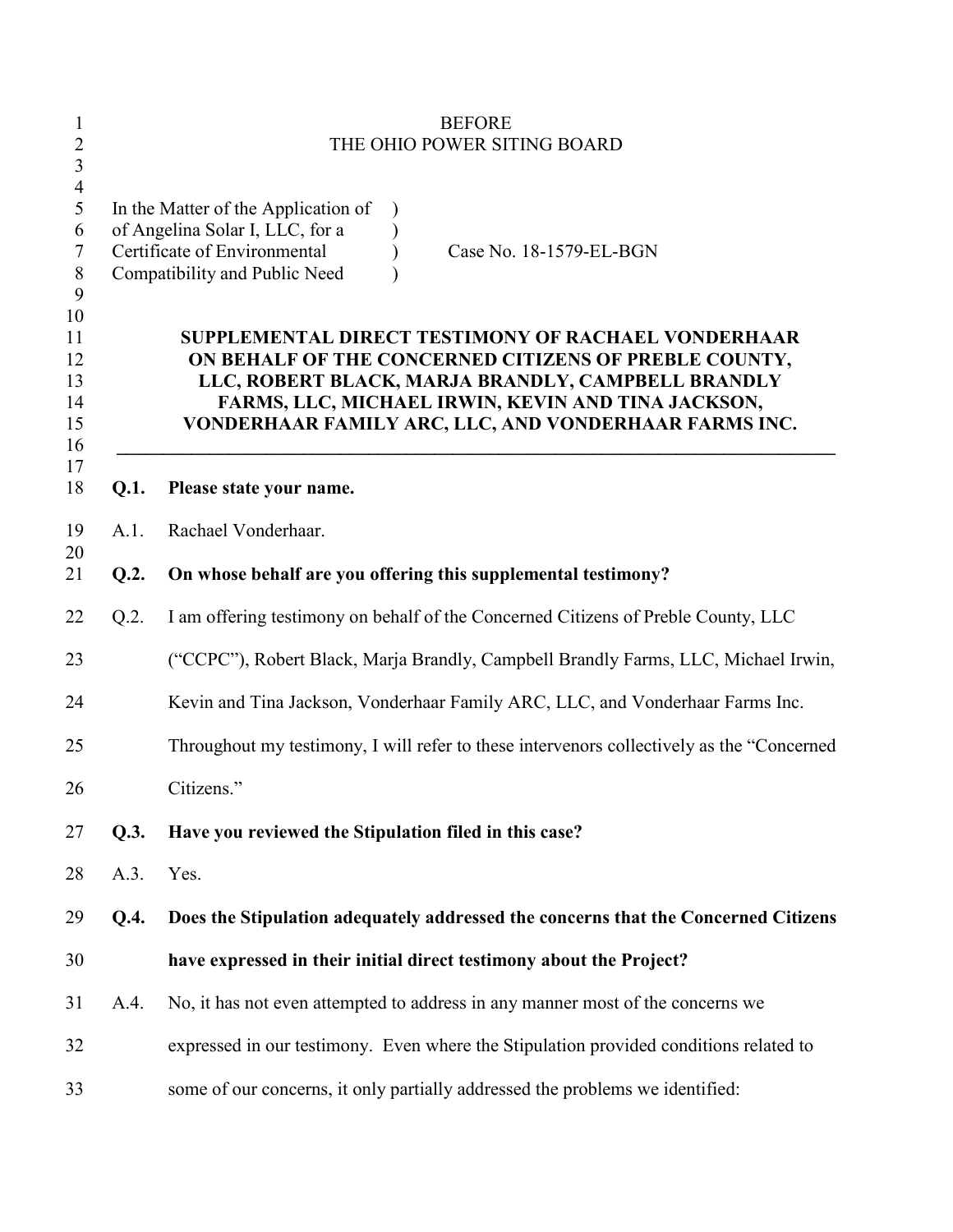**Q.5. Does the Stipulation satisfactorily address your concerns about noxious and invasive plant species?**

 A.5. No. The Stipulation does not sufficiently compensate for the Application's failure to protect against noxious and invasive plant species. The Stipulation only requires the Applicant to consult with the Ohio Seed Improvement Association regarding reputable vendors of seed stock and to purchase seed stock from such recommended sources to the extent practicable and to the extent seed stock is available from such vendor(s). The Stipulation does not identify any actions that will be taken to prevent the growth of noxious and invasive plants from the Project Area or to remove these plants if they take root there, but only requires the Applicant to submit a plan for such actions in the future. **Q.6. Does proposed Condition 16 of the Stipulation adequately address the threat to field tiles posed by the Project?**  A.6. No, the Stipulation is inadequate for seven reasons. First, to establish accurate and complete benchmark conditions for the existing drainage systems, the Stipulation must require the Applicant to consult with all landowners (whether or not they are adjacent to the Project Area) whose land drains into the Project Area and all landowners whose land receives drainage from the Project Area to

make sure all underground tiles and surface drainage ways are found. The

 upstream and downstream landowners may be aware of tiles in existence about which the Applicant and the owner of the land in the Project Area are not aware. Second, while the Applicant states that it will repair tiles broken during solar panel construction, the construction crew will not be able to tell that a tile has

been broken if the posts for the panels are driven into the ground. Clay or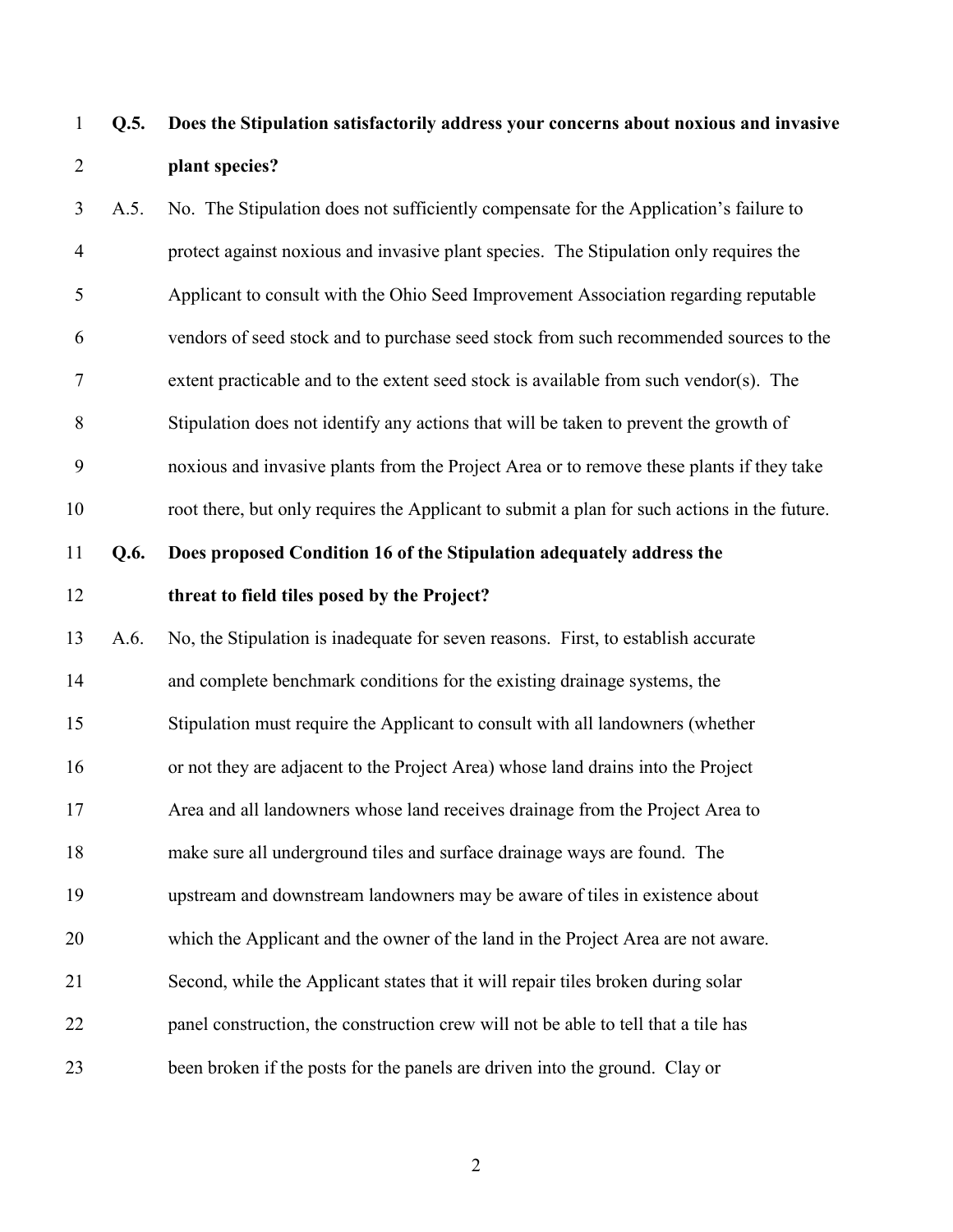plastic tiles offer little resistance to heavy pressure. The construction workers will not be able to hear the tiles break over the noise resulting from pounding the metal posts into the ground. Third, the Stipulation allows the Board's Staff to overrule the County Engineer's recommendations about tile repairs, even though the County Engineer is entrusted with the responsibility to maintain county tiles and ditches. The County Engineer should have final authority to determine how tiles will be repaired. Fourth, in situations where the Applicant damages or blocks a tile, the Stipulation does not require the Applicant to consult with landowners whose land may be affected by the tile damage or blockage. Consultation with all potentially affected upstream and downstream landowners (both adjacent and non-adjacent to the Project Area) is essential to make sure that the Applicant and County Engineer have all of the information they need to address the problem. This consultation also is necessary to make sure the tile repairs or replacement are effective to correct any drainage problem on the affected landowners' land. Fifth, the Stipulation also does not provide for tile repairs quickly enough to avoid flooding to affected landowners outside of the Project Area. By requiring repairs "no later than 30 days after such damage is discovered," the Stipulation would allow up to 30 days of flooding to occur. For example, corn seeds planted in a field or small corn plants will die if they are flooded for 24 to 48 hours. Damaged tiles must be repaired immediately to prevent this damage. If they are not repaired early enough to prevent damage, the Stipulation must provide that the Applicant will reimburse the affected landowner for the resulting loss based on an estimate of loss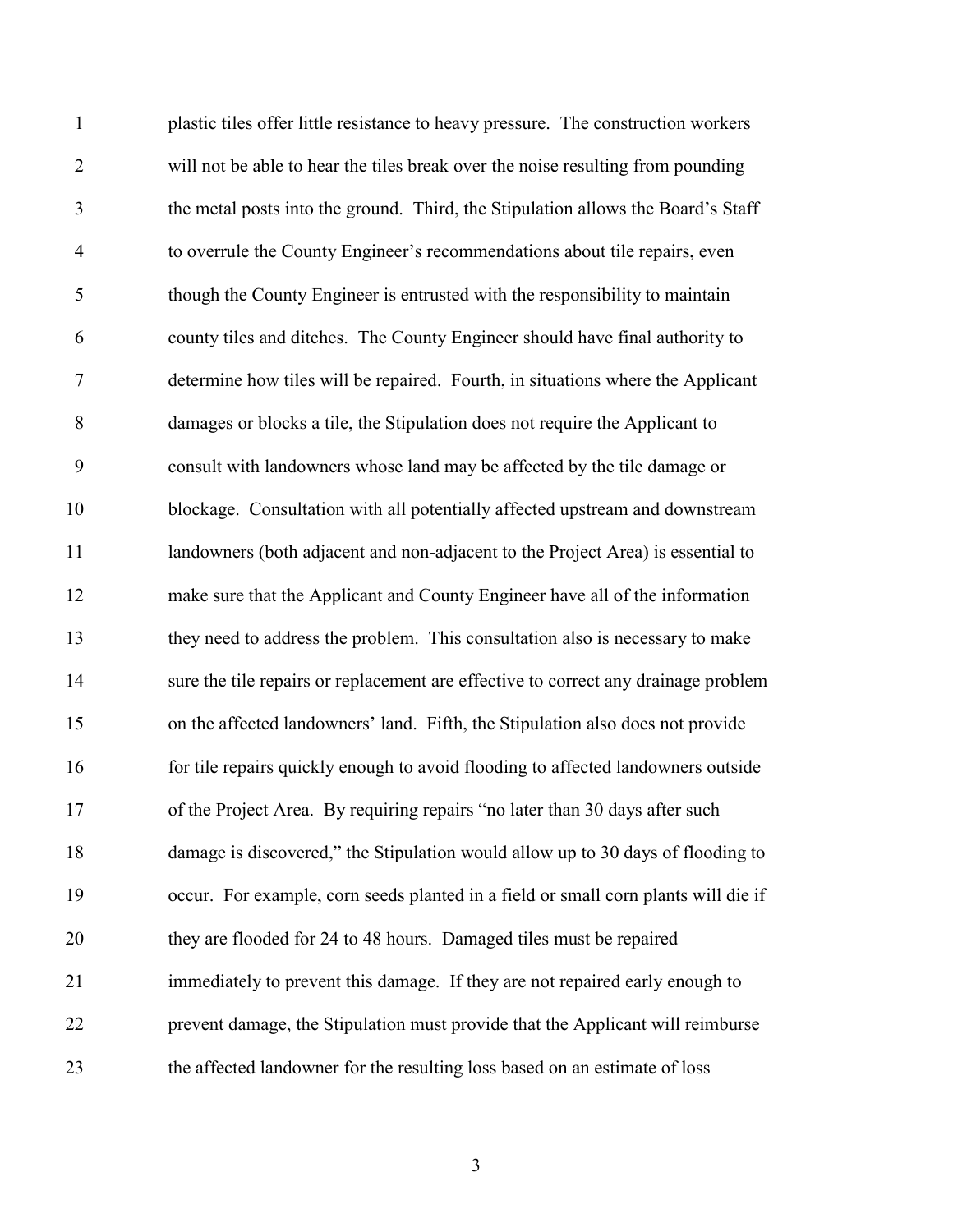| $\mathbf{1}$   |         | provided by a Certified Crop Advisor. Sixth, broken tiles must be replaced;         |
|----------------|---------|-------------------------------------------------------------------------------------|
| $\overline{c}$ |         | they cannot be repaired by patching them. Replacing tiles requires a                |
| 3              |         | considerable amount of effort using heavy tile installation equipment that takes    |
| $\overline{4}$ |         | considerable space. The Stipulation does not provide for a procedure explaining     |
| 5              |         | how the tiles will be repaired or replaced amidst all of the solar panels in the    |
| 6              |         | future when tile damage becomes known and repair or replacement is necessary.       |
| $\tau$         |         | Seventh, the Stipulation fails to account for the reality that some of the tiles in |
| 8              |         | the Project Area may have reached or are close to reaching their life expectancy    |
| 9              |         | and need to be replaced completely. A clay tile has a life expectancy of 70 to      |
| 10             |         | 80 years. The Stipulation does not provide procedures for these replacement         |
| 11             |         | activities, which will necessitate the temporary removal of solar panels to         |
| 12             |         | provide room for the equipment used to replace the tiles.                           |
| 13             | $Q.7$ . | Does proposed Condition 28 of the Stipulation adequately address the need           |
| 14             |         | for adequate emergency services related to the Project?                             |
| 15             | A.7.    | No, the Stipulation is inadequate for four reasons. First, emergency training for   |
| 16             |         | local fire and EMS service providers should be held annually during the             |
| 17             |         | Project's construction and operation, not just prior to the commencement of         |
| 18             |         | construction, due to the large turnover of emergency personnel in this area.        |
| 19             |         | Most of the local fire and EMS personnel that serve the Project Area are            |
| 20             |         | volunteers, so their turnover rate may be high. Second, the Applicant should be     |
| 21             |         | required to prepare an emergency management plan prior to the Board's action        |
| 22             |         | on the certificate, so that the Applicant and emergency response personnel          |
| 23             |         | understand their responsibilities in an emergency and so that any necessary         |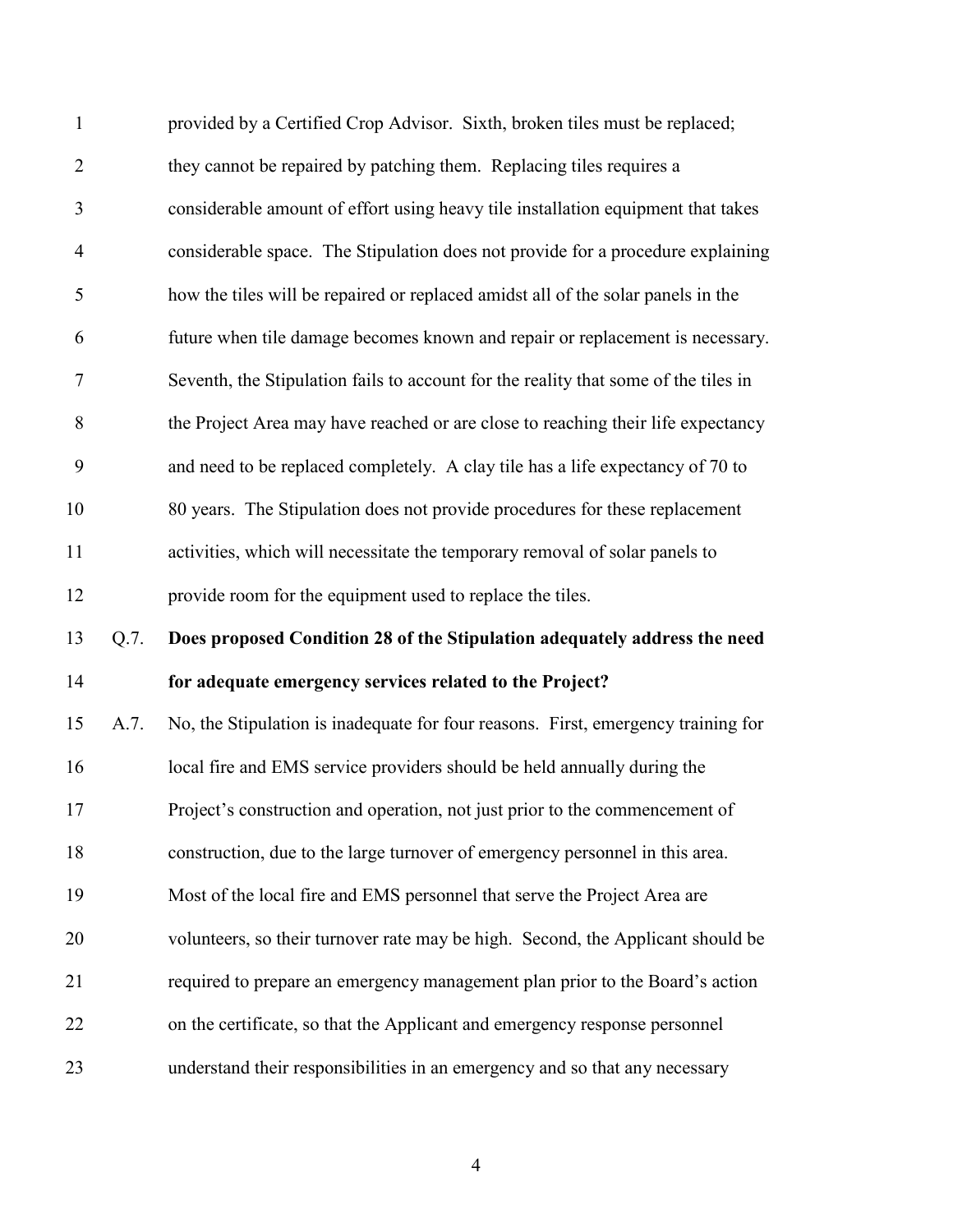protective measures can be incorporated into the certificate. Third, the Applicant should be required to provide the fire departments and EMS services that serve the Project Area with funding to hire enough personnel to adequately service the area. The emergency management plan should evaluate and identify the number of additional personnel necessary to provide these services. Fourth, because the county lacks the funding necessary to hire the deputies necessary to patrol the Project Area, the Applicant should be required to provide the county with the funding necessary to hire a deputy for that purpose.

**Q.8. Does this conclude your supplemental testimony?**

A.8. Yes.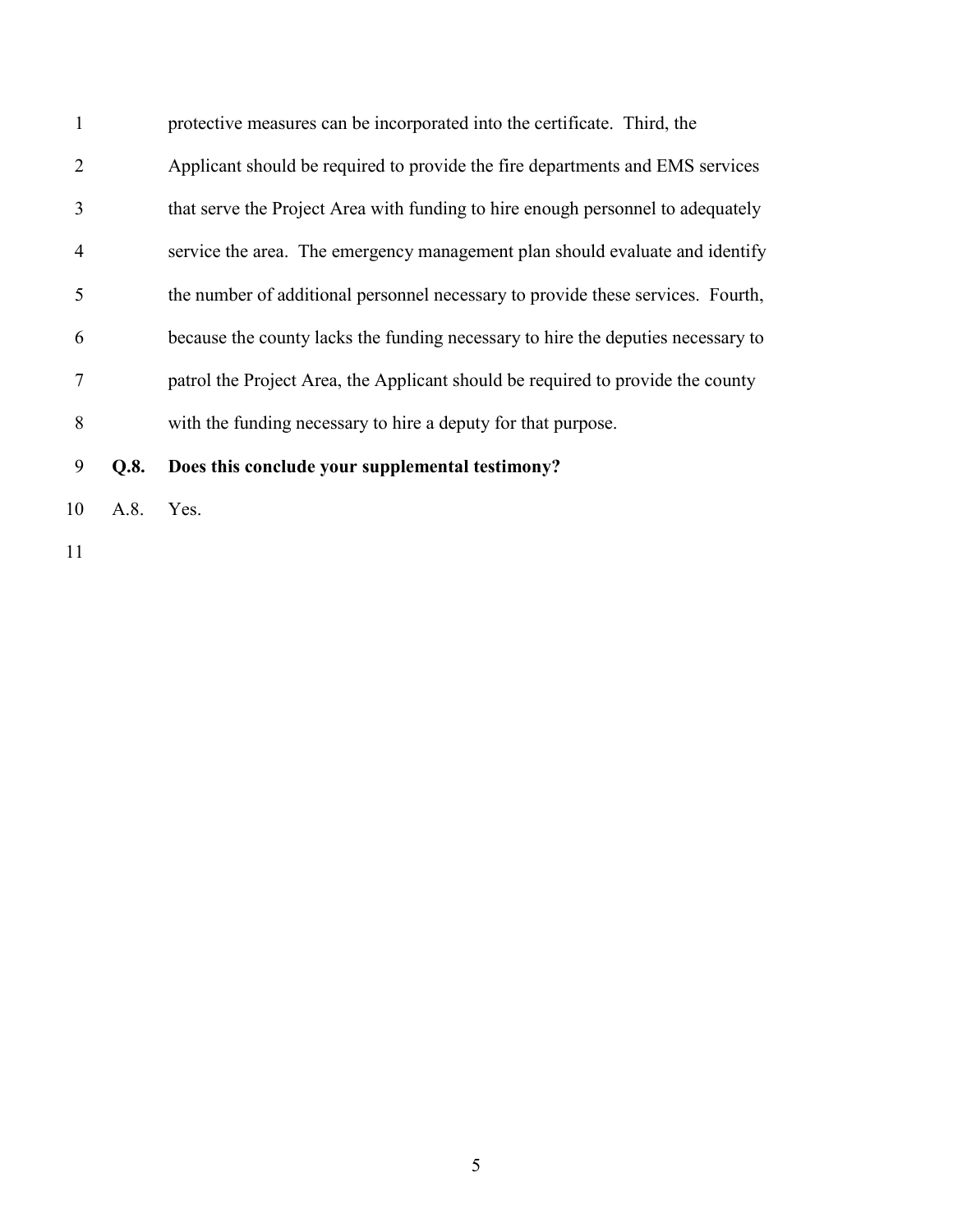| $\mathbf{1}$                                       |                                                                                                      |
|----------------------------------------------------|------------------------------------------------------------------------------------------------------|
| $\overline{2}$<br>$\overline{3}$<br>$\overline{4}$ | <b>CERTIFICATE OF SERVICE</b>                                                                        |
|                                                    | The Ohio Power Siting Board's e-filing system will electronically serve notice of the                |
| 5                                                  | filing of this document on the parties referenced in the service list of the docket card who have    |
| 6                                                  | electronically subscribed to this case. In addition, I hereby certify that, on July 12, 2019, a copy |
| 7                                                  | of the foregoing document also is being served by electronic mail on the following: Michael          |
| 8                                                  | Settineri at misettineri@vorys.com, MacDonald Taylor at mwtaylor@vorys.com, Kathryn West             |
| 9                                                  | at kwest@prebco.org, Dylan Borchers at dborchers@bricker.com, Chad Endsley at                        |
| 10                                                 | cendsley@ofbf.org, Leah Curtis at lcurtis@ofbf.org, Amy Milam at amilam@ofbf.org, Jodi Bair          |
| 11                                                 | at Jodi.bair@ohioattorneygeneral.gov, Thaddeus Boggs at tboggs@btlaw.com, W. Joseph                  |
| 12                                                 | Scholler at jscholler@fbtlaw.com, and Patricia Schabo at patricia.schabo@puco.ohio.gov.              |
| 13<br>14<br>15                                     | /s/ Jack A. Van Kley<br>Jack A. Van Kley                                                             |